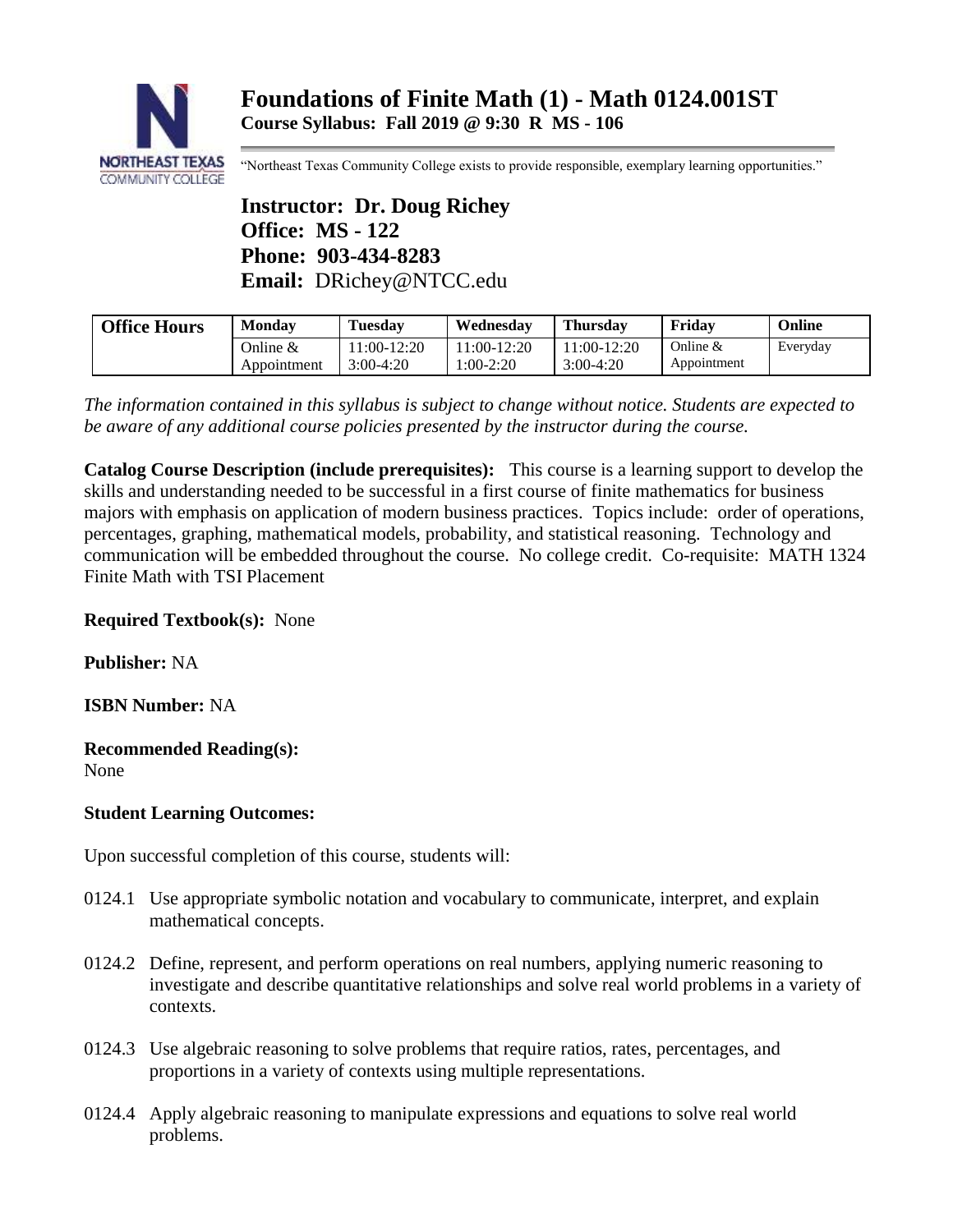- 0124.5 Use graphs, tables, and technology to analyze, interpret, and compare data sets.
- 0124.6 Construct and use mathematical models in verbal, algebraic, graphical, and tabular form to solve problems from a variety of contexts and to make predictions and decisions.

#### **SCANS Skills:**

 $N/A$ 

## **Evaluation/Grading Policy:**

Satisfactory (CR): MATH 1324 "C" or better No Credit (NC): MATH 1324 "F, W, or NC"

## **Other Course Requirements**

A graphing calculator is required for this course.

### **Student Responsibilities/Expectations:**

Regular and punctual attendance at all scheduled classes is expected. Attendance is necessary for successful completion of course work.

### **NTCC Academic Honesty Statement:**

"Students are expected to complete course work in an honest manner, using their intellects and resources designated as allowable by the course instructor. Students are responsible for addressing questions about allowable resources with the course instructor. NTCC upholds the highest standards of academic integrity. This course will follow the NTCC Academic Honesty policy stated in the Student Handbook."

## **Academic Ethics**

The college expects all students to engage in academic pursuits in a manner that is beyond reproach. Students are expected to maintain complete honesty and integrity in their academic pursuit. Academic dishonesty such as cheating, plagiarism, and collusion is unacceptable and may result in disciplinary action. Refer to the student handbook for more information on this subject.

#### **ADA Statement:**

It is the policy of NTCC to provide reasonable accommodations for qualified individuals who are students with disabilities. This College will adhere to all applicable federal, state, and local laws, regulations, and guidelines with respect to providing reasonable accommodations as required to afford equal educational opportunity. It is the student's responsibility to request accommodations. For more information and to obtain a copy of the Request for Accommodations, please refer to the [NTCC website](http://www.ntcc.edu/index.php?module=Pagesetter&func=viewpub&tid=111&pid=1)  - [Special Populations.](http://www.ntcc.edu/index.php?module=Pagesetter&func=viewpub&tid=111&pid=1)

## **Family Educational Rights And Privacy Act** (**FERPA**):

The Family Educational Rights and Privacy Act (FERPA) is a federal law that protects the privacy of student education records. The law applies to all schools that receive funds under an applicable program of the U.S. Department of Education. FERPA gives parents certain rights with respect to their children's educational records. These rights transfer to the student when he or she attends a school beyond the high